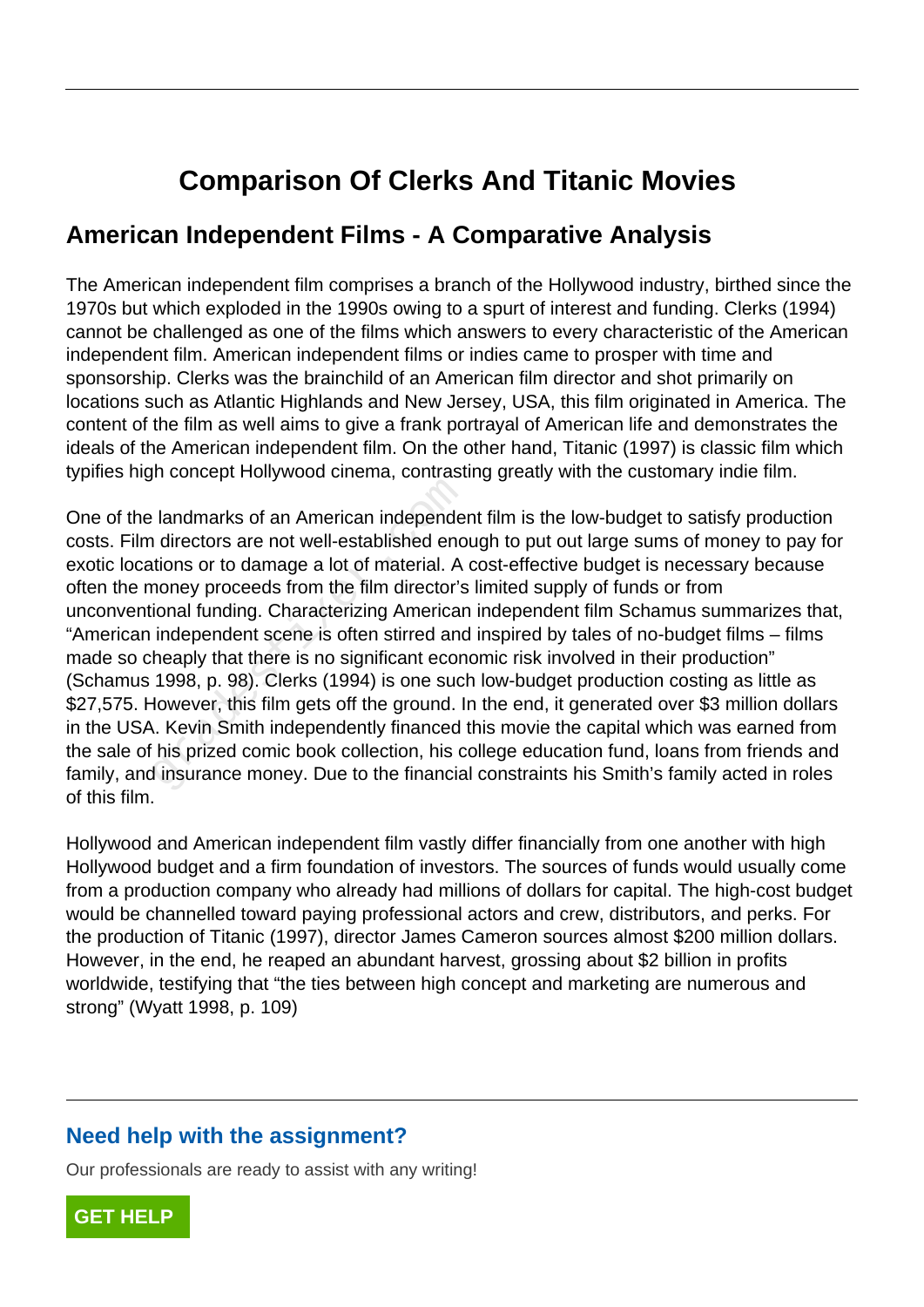American independent films are done almost single-handedly by film directors. They write the scripts, orchestrate the scenes and may even do some acting. Robert Rodriguez aka 'One-man film crew' stands as the paragon of directors of American independent film. Authoring the book, Rebel Without Crew, he describes his filmic initiative as he "would write two scripts both about the same character but I would film them on a low, low budget all by myself…" (Robert 1995, p. xv). His independent style of directing drives him to not only write the scripts but also to direct, edit sound, edit script, operate the camera, perform visual effects and accomplish production designing. In the classic American independent film Clerks (1994) is another film by Kevin Smith that fit the definition of the one-man crew. Kevin Smith directed, produced, edited and even starred Kevin Smith. He also did the cinematography. The independence of the American films is further enhanced by the worldviews of the directors which endorse most times a personal and radical perspective.

On the other hand, for Hollywood high concept films, producers employ several members to carry out the task of production. An almost 2000-man crew and the major and minor actors numbering into the thousands consisted of the magnitude of staffing for Titanic (1997). The division of labor is far more expansive, inclusive of stuntmen, make-up artists, sound department team, production department team, visual effects team, sound system department, costume/wardrobe department, editorials, extras, and auxiliary staff.

The content of the American independent film contains a series of profanities, nudity and controversial scenes which merely mirror the liberality of American society in the 1960s and 1970s. The American independent film is usually typified as gritty and unconventionally frank in its presentation due to the "increased visibility and activism of formerly marginalized social groups in terms of race and sexuality or age…all these factors contributed to a remarkable change in attitude and mores in American culture…the most liberal films (Tzioumakis 2006, p. 169). Thus, the origin of the American independent film explains this phenomenon: the unorthodox subculture of the 1960s and the trend toward midnight movies of the 1970s. As a result of these factors, the American independent film was born. The American independent film was also geared toward a specific target group: the college-aged, recent graduates and single youth. The appeal of the American independent film was its non-adherence to the status quo. The social and political viewpoints would be more unconservative and the material would pioneer advancing moves in its daring. In the movie, Clerks (1994), there was explicit and foul language and some vulgar scenes. Many of the scenes feature sex-related conversations and some pornographic content. In American independent films, drug usage, alcohol intake and smoking are almost mainstream practices. Seeking to portray the carefree world of American young people, one observes the unrestricted indulgence of sex and drugs, all of which are deemed counterculture. It is no surprise since while making Clerks (1994), Kevin Smith is a 23-year old college student film director novice with great ambitions. Another rebel film director, Robert Rodriguez affirms that as a rule, he goes against the grain advising aspiring filmmakers Find the thousands consisted of the m<br>labor is far more expansive, inclusive of<br>t team, production department team, v<br>vardrobe department, editorials, extras,<br>nt of the American independent film co<br>ial scenes which merely

#### **Need help with the assignment?**

Our professionals are ready to assist with any writing!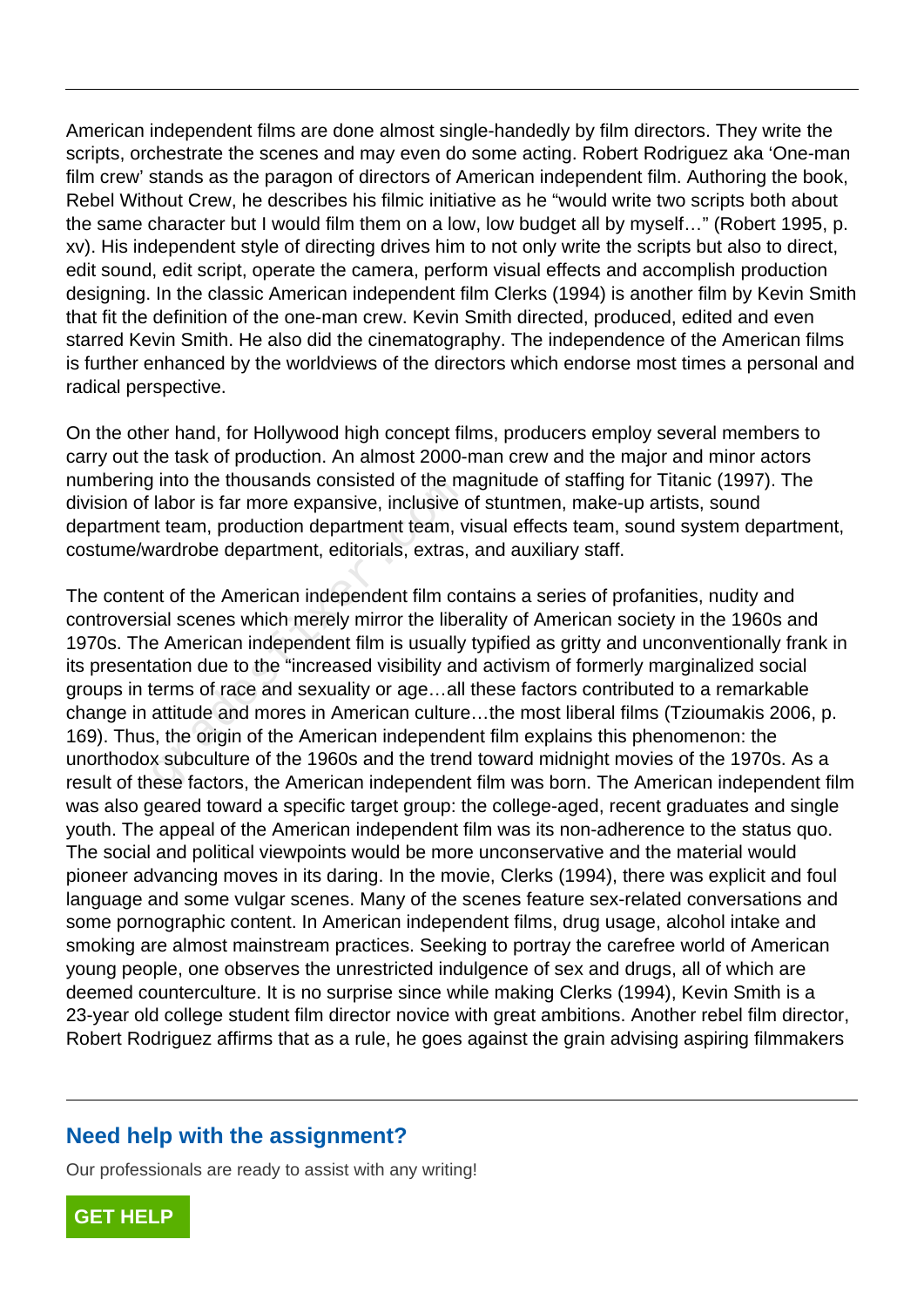to "question everything, make your own rule book and invent your own methods" (Rodriguez 1995, p. 202).

The low cost of the American independent films evidently attests to the absence of major Hollywood actors. Hollywood actors would demand fortunes too outrageous for an American independent film director. In the film, Clerks (1994), some of director Kevin Smith's family and friends participate as actors in the play. Grace Smith (Kevin Smith's mother) and Virginia Smith (Kevin Smith's elder sister) appear in Clerks (1994). His close friends from college, Jason Mewes and Scott Mosier also play several parts in the film. The key actors for this movie are little-known people whose careers exploded after the release of Clerks. Brian O'Halloran, Jeff Anderson and Marilyn Ghiglotti do not have previous professional acting experience, yet, they make this film a success and they leaped ironically to a measure of Hollywood stardom.

Hollywood's high concept hegemony promotes glamour, finesse, and opulence usually with a cheery denouement. Idealized characters leading enviable lives are at the core of Hollywood film. Hollywood typically features "the big genre blockbuster with high concept visuals and heroic conventionally attractive protagonists played by bankable stars" (Newman 2011, p. 89). The star-studded cast and crew would absorb most of production costs in Hollywood film. Acclaimed national and international stars have the potential of drawing more viewership and magnetizing more interest in the movie. Titanic (1997) is such a movie in which stellar actors such as Leonardo DiCaprio, Kate Winslet, Billy Zane, Frances Fisher, Gloria Stuart, Kathy Bates, Danny Nucci and Victor Garber propel the film into wide acclaim. Director James Cameron at the time of the Titanic is a seasoned movie director proficient in high concept film production. wood typically leatures the big gente b<br>ventionally attractive protagonists play<br>tudded cast and crew would absorb more<br>national and international stars have the<br>more interest in the movie. Titanic (1<br>eonardo DiCaprio, Kat

"Miramax and to a lesser extent Sundance (film festival) dominate…the indie world" with a compelling influence (Biskind 2004, p. 2). Another trait of American independent films is the lack of official distributors for the movies. To fill the film distributor vacancy Miramax steps in, helping hundreds of American independent films to launch out, releasing independent films to TV and VHS audiences. Miramax's initiative proved lucrative since several independent films ended up with favorable outcomes. Miramax would facilitate Kevin Smith in his venture of Clerks (1994). Under the Walt Disney Company since 1993, Miramax aided in developing the American independent film industry. Spearheaded by Bob Weinstein and Harvey Weinstein, two filmmakers who support independent filmic art and hold financial independence. Miramax headed the 1990s boom of American independent film, distributing top independent films such as Chicago and Clerks. The Sundance film festival is another entity which fuels the American independent film culture. Held in Utah, this special occasion honored American and foreign independent filmmakers. Judged by certain criteria, independent filmmakers would earn fame and recognition for their contributions to American indie culture. Kevin Smith gains wide exposure through the Sundance film festival in addition to Robert Rodriguez.

#### **Need help with the assignment?**

Our professionals are ready to assist with any writing!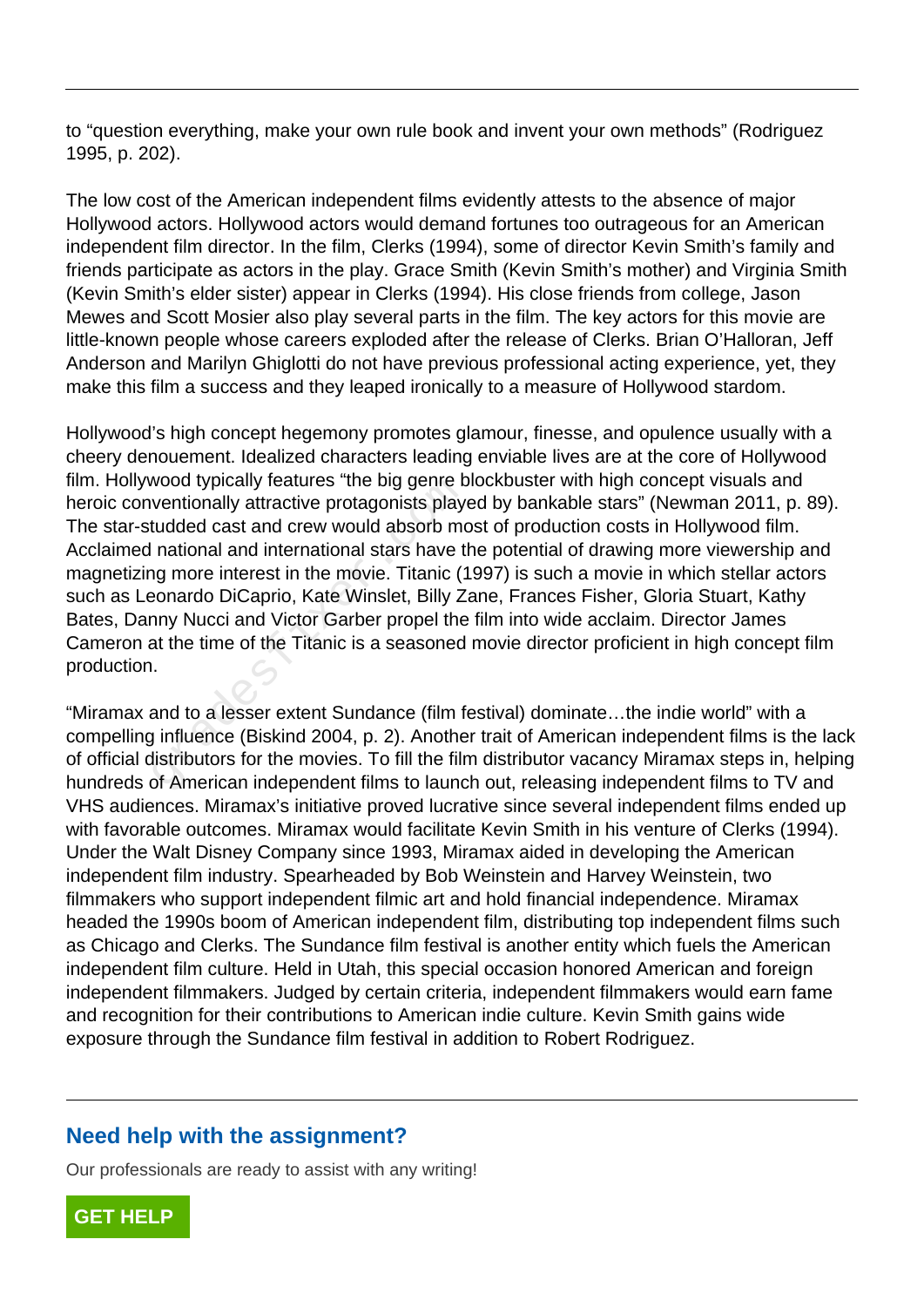The Sundance Film Festival presents many career opportunities for American indie filmmakers seeking to debut into Hollywood cinema. "The Sundance Film Festival is the most important event on the indie calendar" (Biskind 2004, p. 2). Serving as a springboard to catapult actors and filmmakers to further notoriety, the Sundance Festival is one of the steps to attain to Hollywood grandeur. With the keen competition to enter into the exclusive and coveted Hollywood circles, indie crew and cast began imitating Hollywood, compromising the initial values and producing a hybrid of American independent cinema and Hollywood - Indiewood. It has been observed that at the Sundance Film Festival "there are so many Hollywood types" (Lukk 1997, p. 119). The desire to imitate was mutual since Hollywood too began to sit up and take notice of the goings-on in the American indie world. In this mutuality of attraction, Miramax finds a convenient place, "offering the best of both worlds, giving the films the tender loving care that indie distributors excelled at and spending big money buying the TV spots (Biskind 2004, p. 82). Miramax's affluence with Disney's backing helps propel American independent cinema to such heights, privileging both parties in the process. Nevertheless, American independent film was still left without major distributors or awards to spur its success.

Major players in Hollywood film production and distribution such as MGM, Paramount Pictures, Warner Brothers, 20th Century Fox "consolidated their control over big budget and programmer production contracting workers from directors and stars go down…dominating a good deal of distribution and exhibition" (Holmlund 2004, p. 4). Paramount Pictures is instrumental in distributing the Titanic (1997) internally across America, while 20th Century Fox is responsible for disseminating the movie internationally. The Academy or Oscar awards are also landmarks of a high concept Hollywood film in which Hollywood directors and stars would be dignified with coveted titles based on their work for a given year. When Titanic (1997) was released, it was an immediate success, seizing 14 Academy award nominations, eleven Oscar wins and four Golden Globe successes. Another denominator which distinguishes American independent cinema from Hollywood is the realist lens. ers in Hollywood film production and di<br>others, 20th Century Fox "consolidated<br>contracting workers from directors and<br>and exhibition" (Holmlund 2004, p. 4)<br>y the Titanic (1997) internally across Ar<br>inating the movie intern

American independent film rejects classical Hollywood hegemony and opts for lower-classed, plain-clothed individuals whose lives are dogged by failure. American independent filmmakers endorse "indie cinema's investment in realism aligning with an interest in character, and in particular with certain characters and characterizations" (Newman 2011, p. 89). Conversely, the characteristics which define American independent film are the quotidian life, failure and disappointment. Reality is not painted in glitter, nor is it viewed through the lens of rose-colored glasses. Individual struggles and societal ills recurrently surface. The film takes as an example one routine day in the life of a commoner experiencing the rigors of adversity. It scrutinizes and critiques daily life while making ideological statements during the course of the movie. The ambience of the film can be predominantly gloomy with characters bearing somber countenances. Clerks (1994) represents a low-income, not very intelligent convenience store clerk as he goes through a typical day at work. In microcosm, the American independent film

#### **Need help with the assignment?**

Our professionals are ready to assist with any writing!